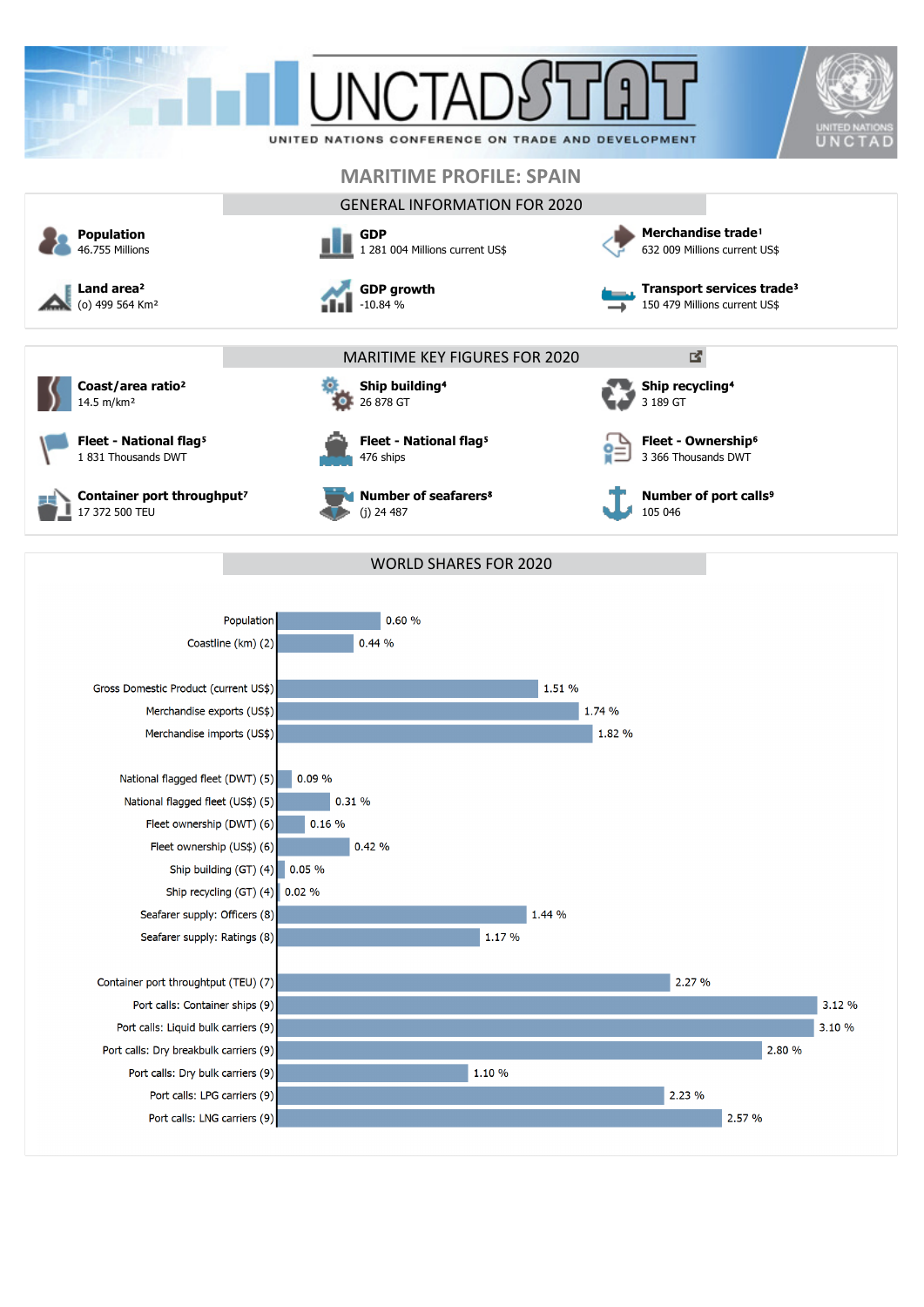

|  |  |  |  | Services exports by main category <sup>10</sup> |
|--|--|--|--|-------------------------------------------------|
|--|--|--|--|-------------------------------------------------|

| (as % of total services)                        | 2005 | 2010       | 2015   | 2020    |
|-------------------------------------------------|------|------------|--------|---------|
| Transport                                       | ٠    | (e) 14.0   | 11.5   | 17.9    |
| Travel                                          | 56.0 | 51.4       | 51.4   | 20.5    |
| Other services                                  | ٠    | (e) 34.6   | 37.1   | 61.6    |
| Total trade in transport services <sup>10</sup> |      |            |        |         |
| (millions of US\$)                              | 2005 | 2010       | 2015   | 2020    |
| Transport services exports                      | ٠    | (e) 16 041 | 13 941 | 16 097  |
| Transport services imports                      | ۰    | (e) 14 562 | 10 144 | 10 16 1 |
| Transport services trade balance                | ۰    | (e) 1 479  | 3797   | 5936    |

### Carrying capacity by type of ship<sup>5</sup>

Fleet by type of ship<sup>5</sup> **(Number of ships)**

| (Thousands DWT)      | 2005    | 2010        | 2015    | 2020    |
|----------------------|---------|-------------|---------|---------|
| <b>Total fleet</b>   | 2 655.0 | 2 5 5 4 . 7 | 1857.1  | 1831.1  |
| Oil tankers          | 962.0   | 1 0 3 5 . 7 | 449.3   | 128.1   |
| <b>Bulk carriers</b> | 215.0   | 34.9        | 10.9    | 10.9    |
| General cargo        | 338.0   | 207.6       | 178.1   | 164.2   |
| Container ships      | 231.0   | 164.9       | 7.9     | 0.0     |
| Other types of ships | 909.0   | 1 111.7     | 1 210.9 | 1 527.9 |
|                      |         |             |         |         |

Fleet growth rate in2020

**-4.8 %**

図

Transport services exports growth rate in 2020

**-14.0 %**



NATIONAL FLEET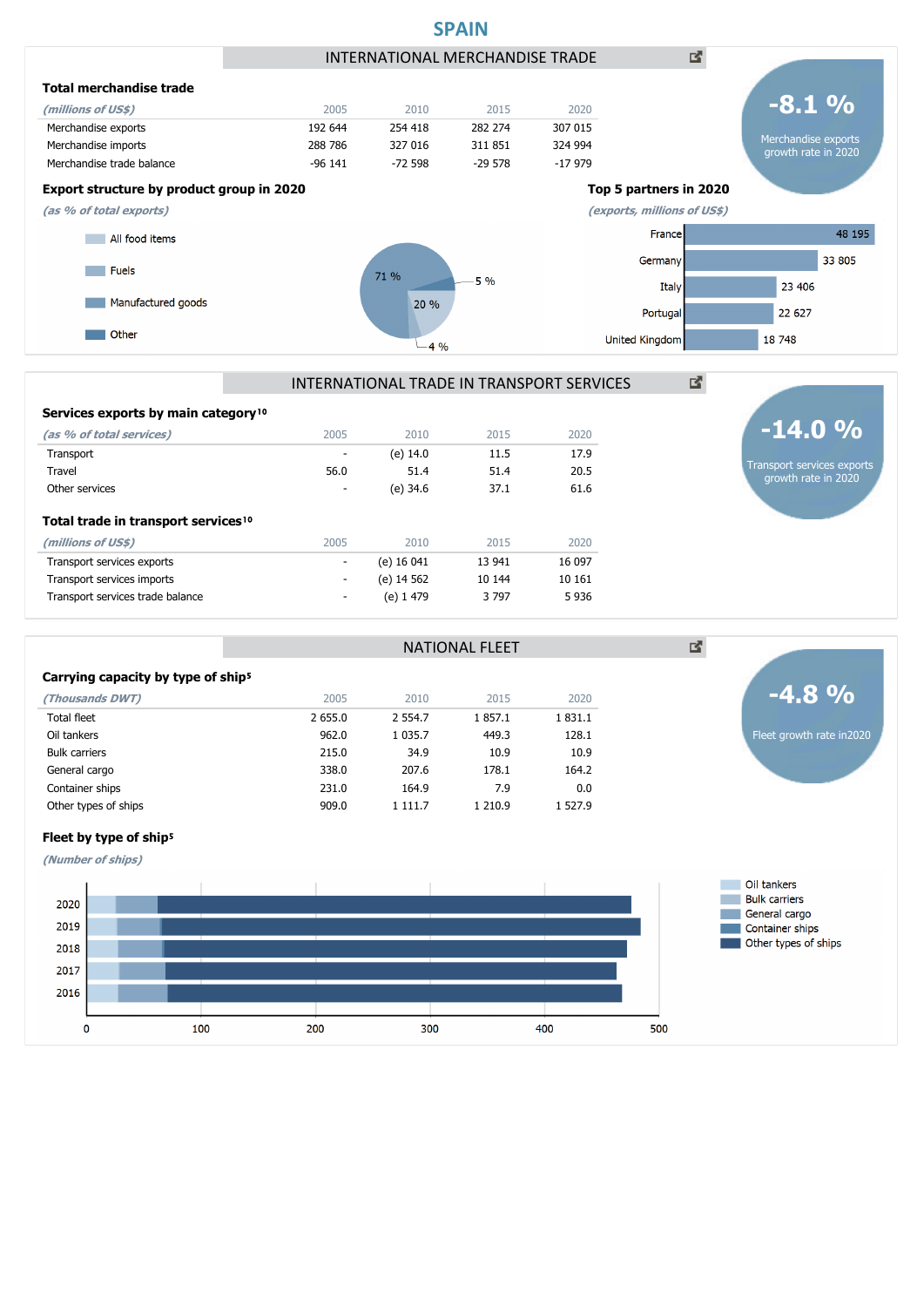# **SPAIN**

LINER SHIPPING CONNECTIVITY

 $0.501$ 

 $0.500$ 

 $0.499$ 

 $0.495$ 

 $0.491$  $0.483$ 

 $0.474$ 

 $0.472$  $0.468$ 

 $0.458$ 

凶

# **Bilateral connectivity index - Top 10 partners in 2020**<sup>11</sup>

**Can only take values between 0 (minimum) and 1 (maximum)**

**United Kingdom** 

Italy

Morocco

Belgium

China

France

Netherlands

Singapore

Germany

Korea, Republic of





図

# PORT CALLS AND PERFORMANCE

## Port calls, time spent in ports, vessel age and size in 2020<sup>9</sup>

|                                  | Number of<br>arrivals | Median time<br>in port (days) | Avg age<br>of vessels | Avg size (GT)<br>of vessels | Avg cargo<br>carrying<br>capacity (DWT)<br>per vessel | Avg container<br>carrying<br>capacity (TEU)<br>per container<br>ship | Maximum size<br>(GT) of vessels |
|----------------------------------|-----------------------|-------------------------------|-----------------------|-----------------------------|-------------------------------------------------------|----------------------------------------------------------------------|---------------------------------|
| All ships                        | 105 046               | 0.90                          | 17                    | 15 791                      | 14 380                                                | 3 2 5 8                                                              | 236 583                         |
| Liquid bulk carriers             | 15 144                | 0.91                          | 12                    | 10 527                      | 17 155                                                | $\cdot$                                                              | 94 729                          |
| Liquefied petroleum gas carriers | 1 1 7 6               | 1.04                          | 13                    | 8 3 1 6                     | 9683                                                  |                                                                      | 49 145                          |
| Liquefied natural gas carriers   | 318                   | 1.04                          | 9                     | 99 625                      | 79 060                                                |                                                                      | 168 189                         |
| Dry bulk carriers                | 2 9 4 3               | 1.79                          | 17                    | 21 771                      | 37 445                                                |                                                                      | 107 737                         |
| Dry breakbulk carriers           | 11 584                | 1.21                          | 16                    | 5 2 0 7                     | 7 2 4 8                                               | $\cdot$                                                              | 71 543                          |
| Roll-on/roll-off ships           | 7980                  | $\cdots$                      | 18                    | 24 412                      | 9 0 7 7                                               |                                                                      | 76 420                          |
| Container ships                  | 14 3 21               | 0.66                          | 14                    | 35 736                      | $\cdots$                                              | 3 2 5 8                                                              | 236 583                         |
| Passenger ships                  | 51 580                |                               | 19                    | 12 155                      | $\cdots$                                              | $\cdot$ .                                                            | 220 000                         |

#### Port liner shipping connectivity index - Top 5 ports in 2020<sup>11</sup>

**Maximum 2006=100 for China, Hong Kong SAR**